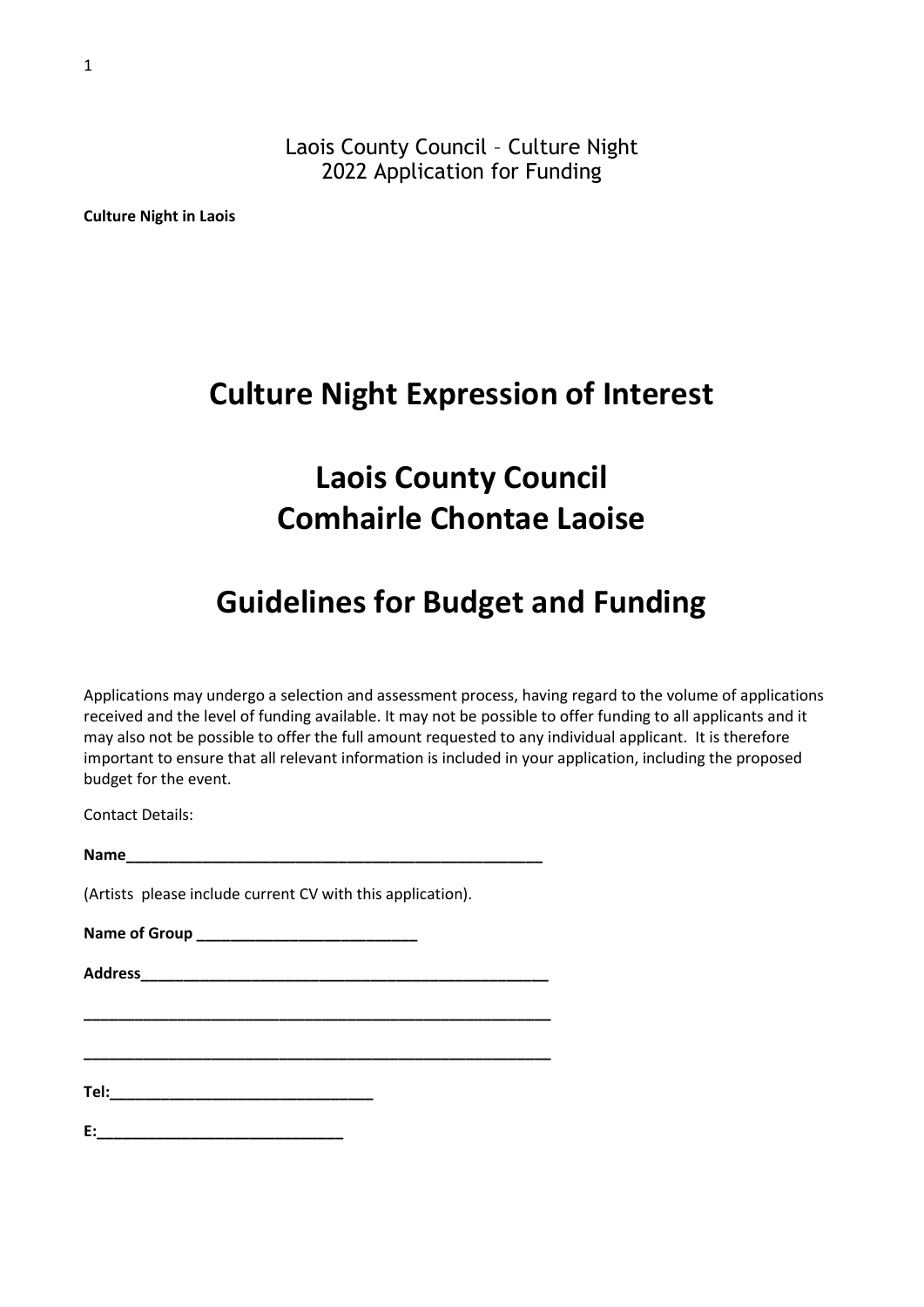| <b>Activity of Organisation</b><br>or individual | Please tick | <b>Activity of Organisation</b><br>or individual | Please tick |
|--------------------------------------------------|-------------|--------------------------------------------------|-------------|
| <b>Visual Arts</b>                               |             | <b>Community Arts</b><br>Organisation            |             |
| <b>Music</b>                                     |             | <b>Choral Society</b>                            |             |
| Literature                                       |             | <b>Theatre Group</b>                             |             |
| Dance                                            |             | <b>Musical Society</b>                           |             |
| Drama                                            |             | Festival                                         |             |
| Education                                        |             | Club/Group                                       |             |
| <b>Traditional Arts</b>                          |             | <b>Youth Arts</b>                                |             |
| Film/Video                                       |             |                                                  |             |

#### **1) Activity of Organisation or Individual. Tick as many boxes as appropriate**

**2**) **Please indicate by ticking the box which category you/your organisation comes under:**

**Voluntary/Local Community Arts Professional Arts Non Professional Arts** 

| Participation in previous culture night events YES  | <b>NO</b> |  |
|-----------------------------------------------------|-----------|--|
| If YES: A brief description of the previous project |           |  |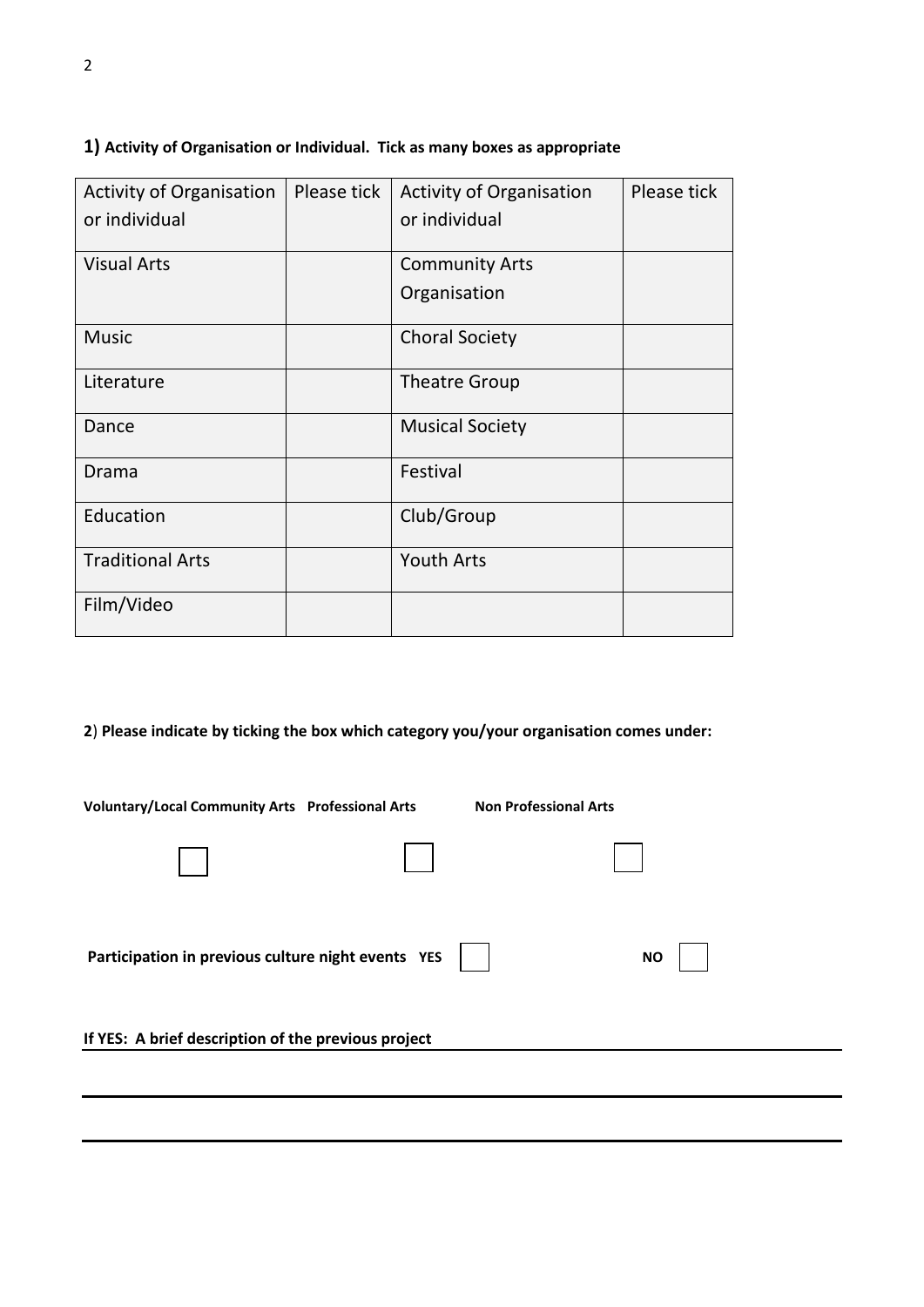| - -<br>$\cdot$ $\cdot$ $\circ$                                                                          |  |
|---------------------------------------------------------------------------------------------------------|--|
|                                                                                                         |  |
|                                                                                                         |  |
|                                                                                                         |  |
|                                                                                                         |  |
|                                                                                                         |  |
|                                                                                                         |  |
|                                                                                                         |  |
|                                                                                                         |  |
|                                                                                                         |  |
|                                                                                                         |  |
|                                                                                                         |  |
|                                                                                                         |  |
|                                                                                                         |  |
|                                                                                                         |  |
|                                                                                                         |  |
|                                                                                                         |  |
|                                                                                                         |  |
|                                                                                                         |  |
|                                                                                                         |  |
|                                                                                                         |  |
|                                                                                                         |  |
|                                                                                                         |  |
|                                                                                                         |  |
|                                                                                                         |  |
|                                                                                                         |  |
|                                                                                                         |  |
|                                                                                                         |  |
|                                                                                                         |  |
|                                                                                                         |  |
|                                                                                                         |  |
|                                                                                                         |  |
|                                                                                                         |  |
|                                                                                                         |  |
|                                                                                                         |  |
|                                                                                                         |  |
|                                                                                                         |  |
|                                                                                                         |  |
|                                                                                                         |  |
|                                                                                                         |  |
|                                                                                                         |  |
|                                                                                                         |  |
|                                                                                                         |  |
|                                                                                                         |  |
|                                                                                                         |  |
|                                                                                                         |  |
|                                                                                                         |  |
| 2022 may bring more Covid 19 lockdowns, therefore we are asking groups/individuals to submit innovative |  |
|                                                                                                         |  |
| contingency planning for their projects/s                                                               |  |
|                                                                                                         |  |
|                                                                                                         |  |
|                                                                                                         |  |
|                                                                                                         |  |
|                                                                                                         |  |
|                                                                                                         |  |
|                                                                                                         |  |
|                                                                                                         |  |
|                                                                                                         |  |
|                                                                                                         |  |
|                                                                                                         |  |
|                                                                                                         |  |
|                                                                                                         |  |
|                                                                                                         |  |
|                                                                                                         |  |
|                                                                                                         |  |
|                                                                                                         |  |

### **Outline of Proposed Project for Culture Night 2022**